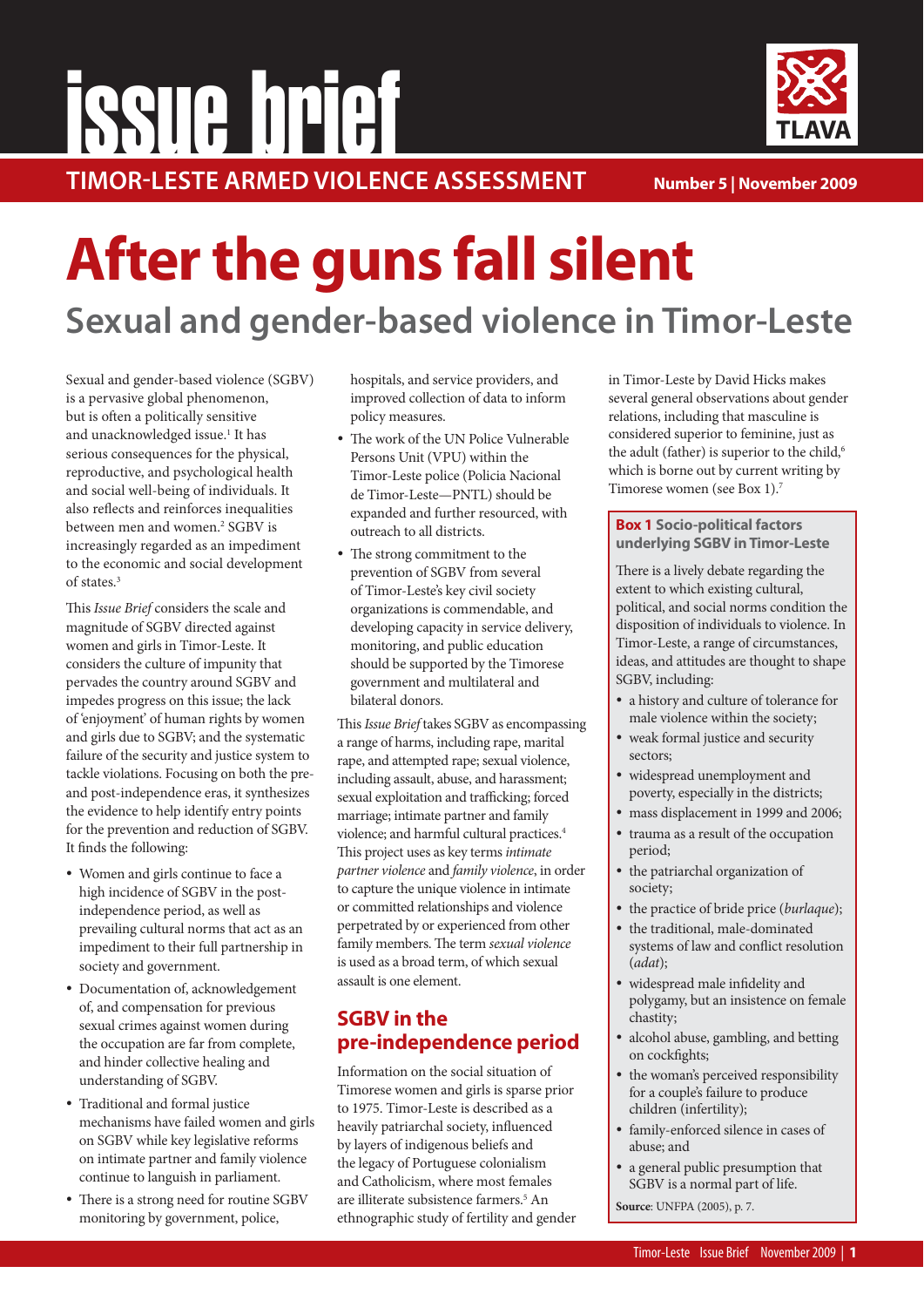The majority of information available about Timorese women and girls from 1975 to 1999 concerns their particular experience of sexual violence during the Indonesian occupation. An unverifiable number of Timorese women and girls were abducted, raped, and impregnated by Indonesian solders; often kept captive and enslaved; and later rejected by their families. An even more acute form of gender-based violence occurred during the post-referendum violence of 1999: the systematic rape of Timorese women and girls in the context of their forced deportation to West Timorese camps.<sup>8</sup> Testimonies to this effect have been collected by the UN, human rights NGOs such as Amnesty International, the Indonesian Human Rights Commission, journalists, and East Timorese NGOs themselves.9 Even so, there are no accurate statistics on the scale and distribution of sexual violence during the occupation until 1999 and consequently during the period of forced deportation and internment in West Timor.

One of the key obstacles preventing Timorese women and girls from seeking redress in the post-occupation era is inadequate documentation. Bishop Belo wrote in 2001: 'Up to 3,000 died in 1999, untold numbers of women were raped and 500,000 persons displaced—100,000 are yet to return.'<sup>10</sup> The phrase 'untold numbers of women' is both poignant and literal the story of women's and girls' experience before, during, and after the 1999 violence remains largely untold, despite the extraordinary efforts of Timorese women advocates.

It is widely known that SGBV during the occupation by Indonesian military and militia groups was politically motivated and systematic.11 A UN report found that '[r]ape was used by the military as a form of revenge, or to force the relatives out of hiding.<sup>12</sup> The backdrop of militarization also masked incidents of intimate partner and family violence.

The most comprehensive overview of sexual violence in occupied East Timor appears in chapter 7.7 of the final report of the Commission for Reception, Truth, and Reconciliation (CAVR),<sup>13</sup> also known as the Chega! report, which presented both statistics and the experiences of women and girls. The CAVR recorded 853 cases of sexual violence and drew the 'inevitable conclusion' that 'many victims . . . did not come forward to report them to the Commission.<sup>14</sup> Reasons for underreporting include the death of victims and witnesses (especially for earlier periods of the conflict), victims who may be outside Timor-Leste (especially in West Timor), the painful and very personal nature of the experiences, and the fear of social or family humiliation or rejection if their experiences are known publicly. The CAVR ultimately decided that the total number of sexual violations was likely to be several times higher than the number reported.<sup>15</sup>

Other data appears to support a higher incidence of SGBV during 1999. In a 2004 study of 288 Timorese women, one in four reported being exposed to violence during 1999.16 Leading Timorese women's NGO Forum Komunikasi Untuk Perempuan Timor Lorosa'e (FOKUPERS) documented 46 cases of rape during the 1999 violence: 9 perpetrated by Indonesian soldiers, 28 by pro-Jakarta militias, and 9 by joint attacks by militias and soldiers. Some 18 of these were categorized as mass rapes.17 'Many of these crimes were carried out with planning, organization, and coordination', a FOKUPERS report states.<sup>18</sup> Meanwhile, in the refugee camps of West Timor, to which tens of thousands of women and girls were forcibly deported, a fact-finding team in one study alone found 163 different cases of violence against 119 women. It noted the many serious impacts of sexual violence on women's health, including, but not limited to, death in childbirth, ongoing reproductive health issues, and psychological harm.<sup>19</sup> There is still a campaign to obtain the release of several young women in the West Timor camps who are thought to be held against their will as 'war trophies' by militia leaders.<sup>20</sup>

Despite even this limited acknowledgment of the causes and consequences of SGBV, media reports confirm that the 'victims of militia rape and sex slavery continue to bear the scars of post-ballot violence in Timor-Leste, facing ostracism on their return home.<sup>21</sup> With the exception of isolated examples such as the book Buibere<sup>22</sup> and the CAVR 'Women and the Conflict' hearing,<sup>23</sup> women have not spoken out in public about their experiences. 'What has been violated is their sense of who they are and their possibility of living without fear', said one advocate in the CAVR report.<sup>24</sup> These experiences of violation and stigmatization have prevented Timorese women and girls from seeking help in the post-occupation period, especially in relation to intimate partner violence and family violence.

## **SGBV in the postindependence period**

SGBV in Timor-Leste occurs against a backdrop of general poverty and deprivation, especially for women and girls. As of 2009, the country is considered the poorest in Asia and one of the least developed on the planet.<sup>25</sup> According to a UN Development Programme (UNDP) report released in January 2006, 90 out of 1,000 children die before their first birthday, half the population is illiterate, 64 per cent suffer from food insecurity, half lack access to safe drinking water, and 40 per cent live below the official poverty line (an income of USD 0.55 a day).<sup>26</sup> An estimated 95,000 women have been given sterilizing injections since 1975, often without their consent,<sup>27</sup> and over half of women and girls are illiterate.<sup>28</sup>

Maternal mortality rates are particularly high. The incidence of maternal mortality offers an important proxy for the health and social status of women and girls generally. Figures generated by the World Health Organization (WHO) in early 2001 reveal that twice as many women die in childbirth in Timor-Leste as anywhere else in East Asia or the Western Pacific region.<sup>29</sup> According to WHO, only 196 midwives are available for a population of 800,000 and less than a quarter of Timor's women have ready access to a healthcare facility or qualified midwife. UNDP and WHO observe that these figures represent 'an absolute tragedy'.<sup>30</sup>

#### **Intimate partner violence and family violence**

The first National Women's Congress in 2000 identified 'domestic violence' as a priority issue for Timorese women.<sup>31</sup> The issue of SGBV in the home remains the key priority for Timorese advocates and NGOs, who state that high levels of intimate partner violence and family violence are reported in every district.<sup>32</sup> The priority given to the issue by NGOs is based on the understanding that women in Timor-Leste have endured a severe increase in intimate partner violence and family violence and other types of crimes since 1999.<sup>33</sup>

Notwithstanding considerable attention devoted to the issue since 2000, data is incomplete and often anecdotal. The main information sources are complaints to police, hospital emergency room data, court reports, and NGO service providers. Unfortunately, public sources of data about SGBV, despite the basic gender equality mandate of the UN Mission in Timor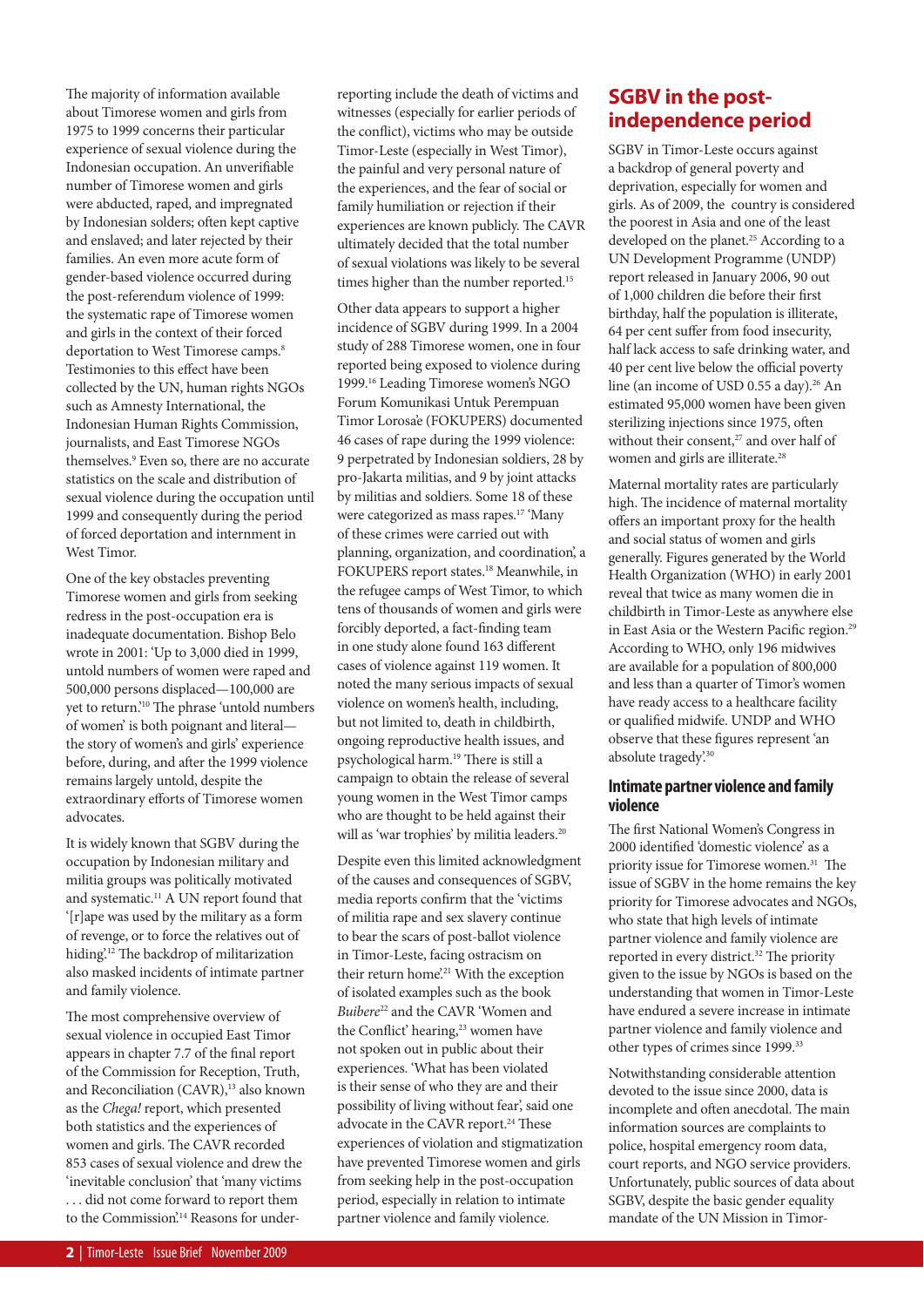Leste, are typically unreliable or unavailable for public research.34 Until public vital statistics surveillance systems are strengthened and expanded, NGO referral data remains one of the best sources of primary data on SGBV. The government of Timor-Leste relies heavily on NGO reports for its report to the UN Committee on the Elimination of Discrimination Against Women (CEDAW).<sup>35</sup>

Police data shows a high incidence of SGBV reports relative to all other crimes since 2000. In the establishment of the UN Police Vulnerable Persons Unit (VPU), an effort was made to ensure that most offices had at least one female officer on staff specially trained to facilitate interviews with female victims. The VPU began collecting information on gender-based violence in October 2000, but was not operational during the 2006 crisis and so the data has gaps (see Figure 1).

In 2008 the VPU changed the classification of gender-based violence cases by moving rape from 'domestic violence' to 'sexual offences' and created two new categories of 'assault/domestic' and 'dispute/domestic' to deepen understanding of the nature of cases and to better document and respond to specific complaints. The implications of the changes to coding are not yet clear, but they appear to represent more precision for police responses and consistency with UN global reporting measures on SGBV.<sup>36</sup> Wider interactions with the PNTL and survivors of SGBV outside the VPU have been very mixed, with reports of police in the districts ignoring serious violations occurring in their presence.<sup>37</sup>

Incidents of SGBV can also be extracted from reported hospital admissions, although hospitals and other health facilities in Timor-Leste do not generally maintain standardized records on genderbased violence or screen for SGBV.<sup>38</sup> A TLAVA survey found that almost onefifth of all women presenting at emergency rooms in Dili and Baucau hospitals in the summer months of 2006–08 were recorded as victims of domestic violence, with this proportion rising to one-third for women aged 20-39 years.<sup>39</sup>

Core support services for survivors are provided by NGOs in Timor-Leste. FOKUPERS and the NGO Psychosocial Recovery and Development in East Timor (PRADET) administer various referral and safe-house programmes and keep statistics on women contacting their services. The government's Department of Social Services has four offices in the country,

#### **Figure 1 SGBV incidents recorded by the VPU, 2003–08**



**Notes: a** Most of the cases in 2003 were classified as 'domestic violence', although the exact number is unspecified.<br> **b** Covers the period July 2003–June 2004, including 201 'domestic violence' cases and

- **<sup>b</sup>** Covers the period July 2003–June 2004, including 201 'domestic violence' cases and 115 'rape' cases.
- **c** Covers the period January–August 2004.
- **d** Includes 215 'domestic violence' cases.
- **e** Includes 161 'domestic violence' cases and 54 'rape' cases.

**Sources**: UNSG (2009), p. 12; UN Shadow Report (2009), p. 65.

but 'lacks sufficient resources and capacity to carry out its mandate of supporting individuals in crisis and providing child protection services'.<sup>40</sup> Their statistics were recently included in the NGO Working Group on CEDAW's shadow report to CEDAW in March 2009 (see Table 1).

The incidence and severity of SGBV can also be found by monitoring court statistics, often collated and published by the Timorese legal NGO Judicial System Monitoring Programme (JSMP). Drawing on two months of court monitoring of women-related cases in the Dili District Court, JSMP found that women-related cases constituted the majority (55 per cent) of all criminal hearings scheduled and that 78 per cent of these involved serious sexual assault.<sup>41</sup> The report of the JSMP Victim Support Service Unit from October 2007 to May 2008 identified 24 domestic

JSMP reports remain the main source of information on police and court treatment of SGBV issues.43

violence cases from the total of 50 cases.<sup>42</sup>

Finally, a valuable source of information on SGBV includes social surveys of Timorese families by the International Rescue Committee (IRC) in 2002 and 2003<sup>44</sup> in conjunction with a research consortium. Of those surveyed in 2002, 43 per cent reported at least one incident of violence by their partners.<sup>45</sup> In 2003, 51 per cent of married Timorese women said they felt unsafe in their relationship, and also that family disputes and violence perpetrated by a husband against his wife were considered a 'normal' yet very private occurrence within the family.<sup>46</sup>

Women's own attitudes to intimate partner violence and family violence remain

#### **Table 1 SGBV cases recorded by NGOs, 2000–09**

| Category <sup>a</sup>        | 2000           | 2001           | 2002           | 2003 | 2004                     | 2005           | 2006           | 2007           | 2008                     | 2009 <sup>b</sup> |
|------------------------------|----------------|----------------|----------------|------|--------------------------|----------------|----------------|----------------|--------------------------|-------------------|
| Domestic violence            | 37             | 36             | 39             | 11   | 30                       | 58             | 34             | 62             | 117                      | 27                |
| Sexual violence (adults)     | 6              | 5              | 19             | 18   | 5                        | 8              | 9              | 9              | $\overline{2}$           | $\overline{2}$    |
| Sexual violence (under-age)  |                | 1              | 10             |      | 8                        | 12             | $\overline{2}$ |                | 5                        |                   |
| Intent to do sexual violence |                | 4              |                |      | $\overline{\phantom{a}}$ | 3              | 5              |                | 7                        |                   |
| Incest                       | $\overline{2}$ | $\overline{2}$ | $\overline{2}$ |      | 6                        | $\overline{2}$ | $\overline{4}$ | $\overline{4}$ | 12                       |                   |
| Sexual abuse                 | 4              | 3              | $\overline{4}$ |      | 3                        |                | $\overline{2}$ |                |                          |                   |
| Abandonment                  | 33             | 31             | 45             | 14   | 23                       | 23             | 18             | 30             | 29                       | 3                 |
| Torture                      |                | 10             | 10             | 1    | 5                        | $\overline{4}$ | $\overline{3}$ |                | 5                        | $\overline{2}$    |
| <b>Defamation</b>            |                | 8              | 1              | 1    |                          | 3              |                | $\overline{2}$ | $\mathbf{1}$             |                   |
| Obligatory marriage          |                |                |                |      | 1                        | 3              |                |                | $\overline{\phantom{0}}$ |                   |
| Intimidation based on gender |                |                |                |      |                          |                | 3              | 9              |                          |                   |
| <b>Total</b>                 | 84             | 100            | 131            | 46   | 84                       | 117            | 80             | 118            | 180                      | 36                |

Notes: **a** The categories reflect FOKUPERS's 11 categories of direct ('criteria') types of SGBV. **b** Includes data for January and February 2009 only.

**Source**: NGO Working Group on CEDAW (2009), pp. 63–64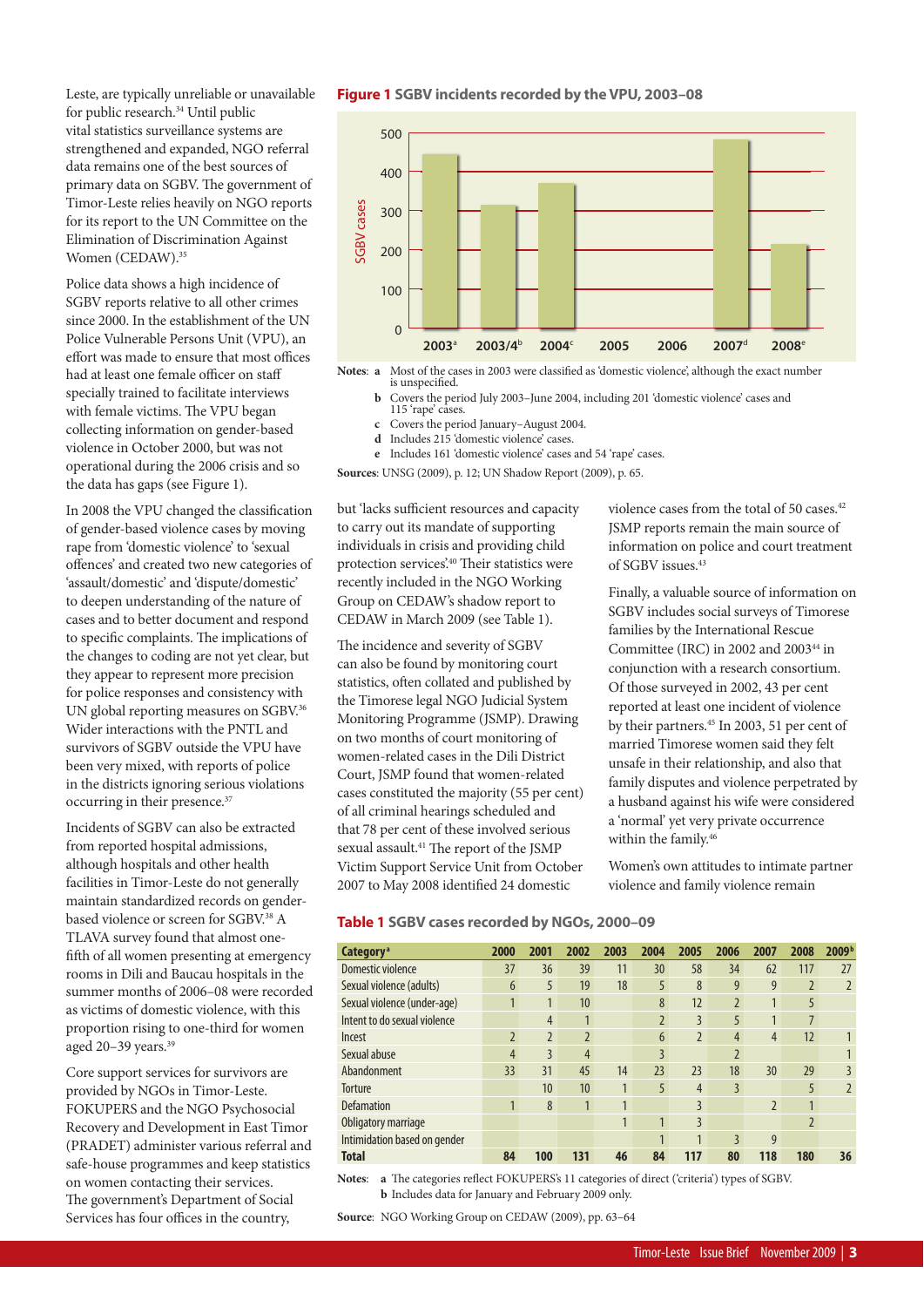

*Dignitaries, including President Jose Ramos Horta (far left) and Prime Minister Xanana Gusmao (far right) with their signed postcards supporting the approval of the Law against Domestic Violence, 3 November 2009.* © JEN WARD / UNIFEM

disheartening. Over half (51 per cent) of those surveyed in 2003 strongly agreed that 'a man has good reason to hit his wife if she disobeys him'.<sup>47</sup> Unsurprisingly, motivations for seeking assistance to deal with violence are weak. About 45 per cent of respondents strongly agreed with the statement that 'family problems should only be discussed with people in the family' and 51 per cent of women felt that the best way to cope was with support from their families. Most women who did seek help for intimate partner violence and family violence went to their families (32 per cent), while a smaller proportion (5 per cent) turned to 'traditional justice' or the police (3 per cent), or sought to forget about it (9 per cent).<sup>48</sup>

#### **Politicized sexual violence**

As noted above, intimate partner violence and family violence data is rarely disaggregated from sexual violence outside the home, incidents perpetrated by a family member, or child abuse. The 2003 IRC study found that violence committed by perpetrators outside the family was significantly lower after the crisis in 1999, with a 75.8 per cent decrease in physical violence and a 57.1 per cent decrease in sexual violence.49 However, several acts of abuse of women and children perpetrated by UN peacekeeping forces were documented during this period.<sup>50</sup>

The Dili riots in 2006 again underscored the vulnerability of women in present-day Timor-Leste.<sup>51</sup> The UN Secretary-General stated that 'the mass displacement of people that resulted from the crisis has had particularly adverse effects on women and children, including premature labour and vulnerability to sexual abuse in

overcrowded camps.<sup>52</sup> The last remaining internally displaced persons camp began emptying in June 2009, more than three years after unrest drove an estimated 100,000 people from their homes.<sup>53</sup>

#### **Trafficking and prostitution**

In 2004 the Alola Foundation published the first report on trafficking in people. It found that trafficking was an increasing problem, with Timor-Leste becoming a destination country because of the presence of many international workers, including peacekeepers.<sup>54</sup> There was no evidence at that time that people were being trafficked out of Timor-Leste, although concern exists about this eventuality due to extreme poverty.<sup>55</sup> Prostitution had also increased. The Alola study found that, during the research period, approximately 100 Timorese female and 100 Timorese male sex workers were involved in prostitution in Dili. The report also found that the majority of female Timorese sex workers entered prostitution after being sexually abused, raped, or abandoned by boyfriends or husbands. Many of the sex workers interviewed also reported suffering violence and intimidation in the course of prostitution, including verbal abuse, physical abuse, and rape.<sup>56</sup>

The concluding observations of a 2009 CEDAW report found that the Timor-Leste government should refocus on the effective prosecution and punishment of traffickers.<sup>57</sup> The report also recommends that the government establish specialized support services for women victims trafficked into the country, as well as undertake prevention efforts for trafficking out of the country, including by addressing the root causes of trafficking and improving the economic

situation of women. CEDAW further recommends that Timor-Leste ratify the Protocol to Prevent, Suppress, and Punish Trafficking in Persons, Especially Women and Children.<sup>58</sup> It finally urges the Timorese government to speedily enact the law regarding witness protection and to include in its next report sex-disaggregated data and information on prostitution.59

## **Legislative reform**

The SGBV situation in Timor-Leste is made much more complex by the lack of clear legal principles and resources to prosecute violations. In November 2002 work began in the Office for the Promotion of Equality, now known as the Office of the Secretary of State for the Promotion of Equality (SEPI), on domestic violence legislation, and the Draft Law against Domestic Violence was promulgated in late 2003.<sup>60</sup> It was approved by the Council of Ministers in August 2009, but had still not passed parliament by November. The Penal Code was passed in March 2009, which criminalizes most sexual crimes,<sup>61</sup> treats such crimes as a violation of women's rights to bodily security and integrity, and ensures that criminal proceedings do not depend on a formal complaint by the victim.

The Draft Law against Domestic Violence outlines the general concept of intimate partner violence and family violence and makes it clear that domestic violence (as defined in the Penal Code) is a public crime. Accompanying legislation establishes the framework for a national network of support centres and services to assist victims of domestic violence, as well as a social security payment. The Draft Law on the Provision of Maintenance establishes a social security system (a pension) for providing maintenance to victims of domestic violence if they are forced to leave the home. This law is based on the fundamental principle of respect for the family unit and the duty to care for family members. The Draft Law on the Provision of Shelters/Support Centres for Victims of Domestic Violence establishes the network of support centres for victims of domestic violence. The objective of this law is to 'strengthen and expand on the existing services already in place in Timor- $Leste^{62}$ 

Enhanced SGBV legislation is desperately needed. Indonesian law, in operation prior to the referendum, also continued to apply under the UN Transitional Administration in East Timor (UNTAET),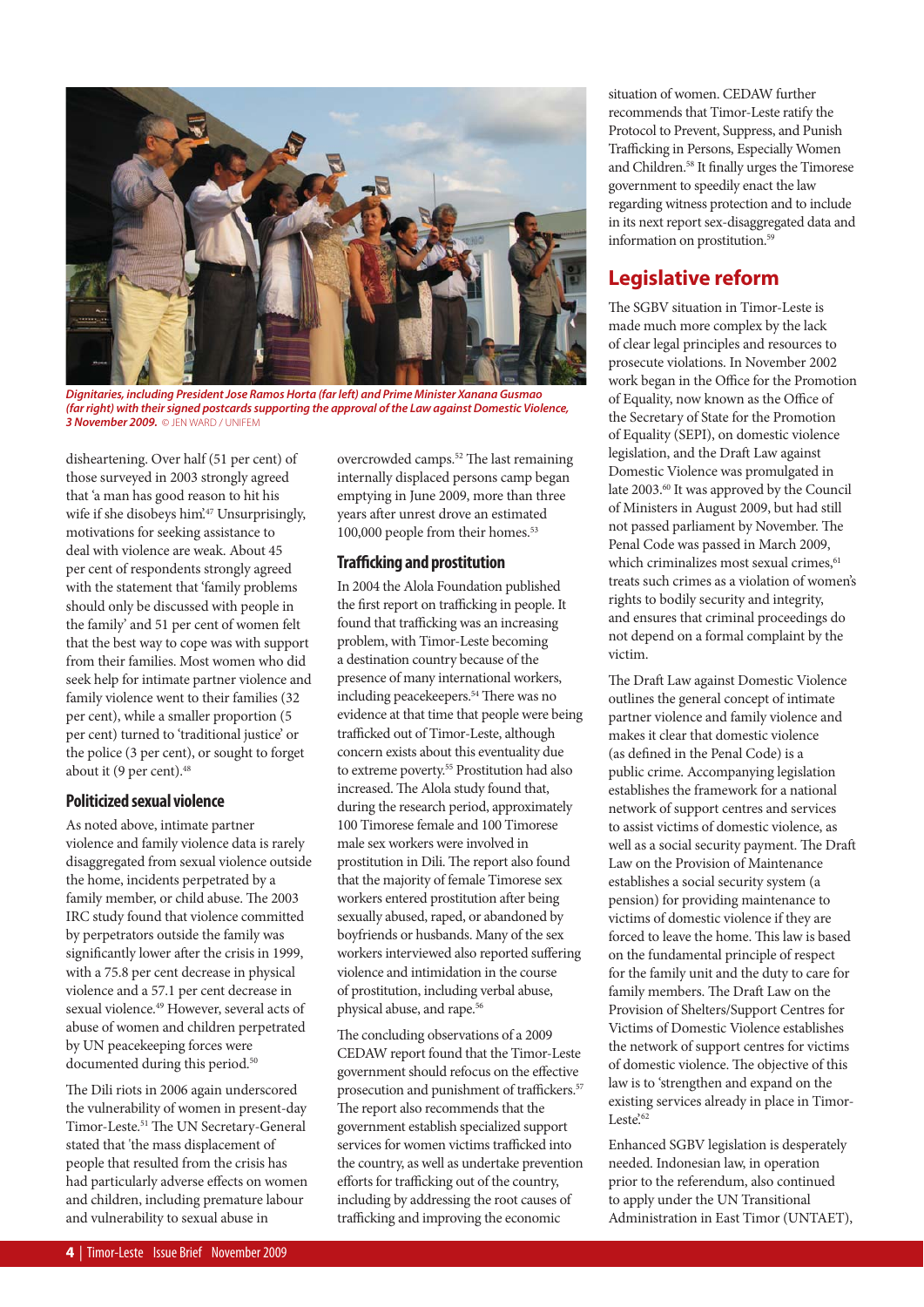except to the extent that it was inconsistent with specified international human rights standards, such as the UN Convention on the Elimination of All Forms of Discrimination Against Women. Under the Indonesian Criminal Code, domestic violence is not a specific offence. Prosecutors must rely on the crimes of maltreatment and torture, and there is no prohibition against threats of violence, attempted assault, or rape within marriage.<sup>63</sup> The 2009 Penal Code is also silent on rape within marriage.

However, UNTAET recognized the importance of introducing rights for victims of violence in its criminal procedure regulation.64 An investigating judge was given the power to prevent a perpetrator who had been arrested for intimate partner or family violence from living in the family home while the case was investigated and prosecuted; and when convicting a perpetrator of a crime of violence, the judge could order the payment of compensation to the victim.<sup>65</sup> This is still the law today, and these procedures have been built into the Draft Law. Section 37 of the Timorese Constitution states that police can enter homes uninvited if there is reasonable suspicion of a threat to life or of serious physical injury.

#### **Access to justice for SGBV victims**

Aside from the slow pace of legal reform, there are serious limitations on how SGBV issues are dealt with in the formal court system and traditional justice processes. The JSMP stated in 2003 that domestic violence accounts for approximately 40 per cent of all cases before the Criminal Division of the district court system, and yet 'the justice system continues to undervalue the seriousness of such offences. Local communities, police investigators and prosecutors continue to treat many such offences inappropriately by referring them to mediation for resolution.<sup>66</sup>

Specific challenges include the existence of only a small number of legally qualified Timorese judges, few of whom are women; delays in the appointments of judges; long absences of judges attending training in Portugal; difficulty in skills transfers from international advisors; short-term contracts for international judges, few of whom are women or familiar with SGBV issues; incomplete legislation; legislation that frequently does not correspond to the realities existing in Timor-Leste; and poor planning and a lack of administrative skills in the judicial sector.<sup>67</sup> The JSMP

concluded that 'sexual assault crimes are not being punished as severely as they should be', adding that the 'short sentences being delivered in these cases would not give the victims much faith in the formal justice system, or provide incentive for future victims to endure the difficulties associated with a trial in the formal justice system.<sup>68</sup>

The inexperience of the fledgling judiciary can be illustrated by the notorious case in 2001 involving one of Timor-Leste's only surgeons, Dr Sergio Lobo, who was arrested after a serious assault on his wife. In spite of having inflicted severe injuries on his wife, Lobo was released from prison and exonerated by the all-male panel of judges, who stated that 'the cultural situation in East Timor allows a man to control the actions of his wife.<sup>69</sup>

#### **Traditional law**

One outcome of the delay in passing and implementing formal SGBV legislation is the widespread use of adat—traditional justice mechanisms at the village levelto deal with domestic violence cases. Timorese and international NGOs have raised concerns about these mechanisms as they relate to SGBV. The mechanisms are not uniform or consistent; they have been used for cases of serious criminal violence, including murder and rape; and since only men can be traditional law judges, patriarchal attitudes are reinforced.70 Local NGOs report cases where victims have been pressured to accept resolution by traditional means against their will and where suspects have been denied the right to a fair trial.71

Many rural communities are still inclined to settle domestic incidents through adat, whereby the offended male relatives of the female victim are compensated by the perpetrator with gifts of livestock or other goods.72 Even if the victim initially notifies the police—and most cases still go unreported—she will often relent, as the imprisonment and humiliation of her breadwinner are not in her long-term interests.73

The traditional justice mechanisms reflect traditional views about the role of women and girls in the family. IRC research revealed that many men still regard their wives as their possessions, because they paid a bride price for them. The report reveals that bride prices reach USD 1,900; coupled with male perceptions of female insubordination, this can be enough to spark beatings.<sup>74</sup> The report concludes that 'women's rights are not given adequate consideration ... in local

justice proceedings. Local beliefs systems stipulate the power which individuals may possess, and women are not attributed any of this power, especially in regard to the decision making power in local justice settings.'75 Timor-Leste's foremost feminist leader and former UNTAET Gender Adviser Maria Domingas Fernandes Alves (known as Micato) has argued that traditional justice should be abolished because it 'limits attempts to develop judicial institutions and undermines the establishment of law and order<sup>'76</sup>

## **Interventions to address SGBV in Timor-Leste**

Timor-Leste has a potentially effective national bureaucracy for addressing SGBV. Strengthening national capacity to address gender-based violence is one of SEPI's four core programmes for promoting women's equality and empowering women.<sup>77</sup> The federal government's appointment in 2004 of Gender and Human Rights Focal Points in every district administration and in vital line ministries should also contribute to multi-sectoral coordination around SGBV. However, CEDAW has expressed concern about the lack of adequate financial and human resources to ensure effective functioning of these newly created offices.<sup>78</sup> There is clearly a need for a strong national action plan on SGBV prevention across government agencies.

One positive development is that SEPI obtained a grant of more than USD 5 million to work jointly in 2008–10 on the economic empowerment of women and protection from violence. Activities include strengthening referral systems and agencies in the districts, especially links between the police and NGOs; training and monitoring of suco local councils on implementing their new duties to reduce domestic violence; expanding the system of hospitalbased safe spaces into districts; and activities to prevent trafficking, provide rehabilitation for perpetrators, and increase men's activism against violence.<sup>79</sup>

In terms of service provision, the Gender Based Violence Referral Partners Network is a public–NGO partnership that routinely brings all major agencies together, and also advocates for improvements with government and donors. In Dili, FOKUPERS provides the most comprehensive services, including specialized counselling, legal advice, court accompaniment, and shelter. The organization is also active in four districts with its community-based gender-based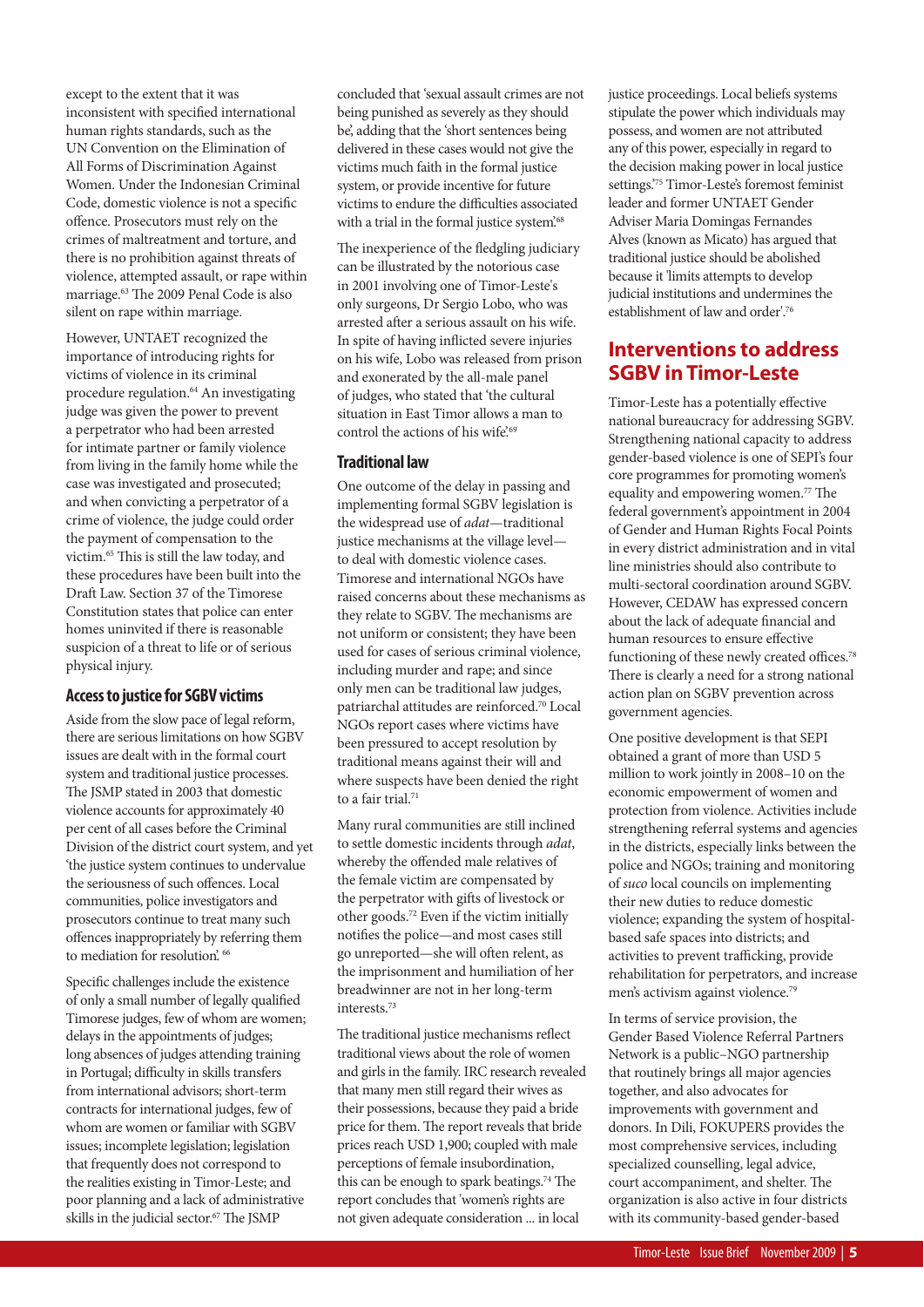violence focal points. PRADET is an NGO specializing in mental health counselling and psychosocial support. Its system of 'referral pathways' guides survivors of violence through services.<sup>80</sup> PRADET has also developed a comprehensive forensic protocol specifically for Timor-Leste that can be used to document injuries not only from sexual assault, but also from domestic violence and child abuse. However, obtaining appropriate, private, and secure areas for victims in the national hospital has been an ongoing challenge because of high demands on hospital space.<sup>81</sup>

Since 1999 there have been numerous public education efforts on SGBV, although high levels of illiteracy are a continuing challenge to public education. One of the most successful efforts is the Association of Men Against Violence (AMKV), a purely voluntary men's NGO active in seven districts.<sup>82</sup> All stakeholders, including the government, NGOs, and donors, agree in general terms on the course of action that the country must take to prevent SGBV. However, the resource and logistical challenges to such a reform agenda remain very serious.

## **Key challenges**

Key SGBV stakeholders have generated a number of policy recommendations for future action necessary to combat SGBV in Timor-Leste. These arise out of the CEDAW 2009 reporting process, <sup>83</sup> NGO advocacy, <sup>84</sup> UN reports,<sup>85</sup> and donor-related outputs.<sup>86</sup> They generally fall into three categories and include: ensuring that women and girls have access to justice, including sensitive police responses in the first instance; ensuring that they have access to adequate support services; and preventing violence against women and girls by changing community attitudes. Five important challenges are reviewed here.

*Improving police reporting and response***.**  Police training on first responses to SGBV complaints is crucial to ensuring a victimfocused approach necessary to SGBV cases. To achieve this, technical and financial support to the VPU at the national level is required. Standardizing procedures and protocols for SGBV cases are also needed, to make sure medical examinations can be produced as evidence in formal court proceedings. This implies greater logistical support at the district level to all units, along with upgraded police facilities.<sup>87</sup>

*Immediate access to health and trauma services.* While Timor-Leste has a promising referral network, a number

of needs remain, including standardized processes and protocols for the referral of victims; improvement in health response to victims; awareness building for people in positions of authority; and increased access to services for people living outside Dili. Better data is crucial to achieving these goals. CEDAW requires Timor-Leste to undertake the systematic collection of sexdisaggregated data on all forms of violence against women, including domestic violence, as well as research into the extent and root causes of such violence.<sup>88</sup>

*Reversing the culture of impunity***.**  Timorese women have experienced SGBV since 1999 in a particular context—without the services they need to heal as survivors of gender-based violence in armed conflict. The response to rape survivors and their children in Timor-Leste has ranged from denial and silence to efforts to respond to their acute survival needs on the basis of a welfare paradigm that reinforces conservative cultural conceptions. Leadership is required to take up the recommendations on SGBV from the Chega! report<sup>89</sup> and address the links with SGBV in the post-occupation period.

*Strengthening the legal process.* A renewed commitment to rule-oflaw principles, a gender-sensitive judiciary, and the building of norms and standards around a zero-tolerance approach to SGBV are core elements of legal reform. Clear starting points include passing and implementing the draft laws, properly supporting their implementation, and monitoring their effectiveness. Policies that discourage violence and impose consequences on offenders; provide women with the means to protect themselves and their children from violence; provide women with the information necessary to access their rights; and ensure that women are treated humanely and fairly by justice system personnel are important ancillary components. The increased involvement of women in traditional justice processes is also needed, as are standards and protocols regarding the use of mediation in gender-based violence cases. CEDAW recommends that the aim should be for SGBV cases to be dealt with in the formal penal system.90

*Violence prevention.* Prevention of SGBV is an investment in women's and girls' safety, and a commitment by the leadership of Timor-Leste to incremental shifting of attitudes and behaviours would be extremely valuable. This may in fact be the

hardest goal to achieve, given entrenched cultural attitudes to (ascribed) gender roles in Timor-Leste. Measures to prevent violence against women and girls include raising awareness through coordinated efforts at all levels, changing community attitudes about violence, and increasing women's status in society. Government and donors should identify and provide core funding to NGOs with successful and innovative programmes and models, such as the work of the AMKV with Timorese men and boys and the monitoring work of NGOs like PRADET, the JSMP, and FOKUPERS, that could strengthen and replicate interventions nationally. The UN, NGOs, and donors all emphasize the promotion of the economic empowerment of women as a long-term prevention strategy to curb SGBV, including by integrating livelihood supports into gender-based violence services.

## **Conclusion**

Reducing SGBV in Timor-Leste requires significant individual, community, and societal shifts, none of which can happen overnight. Long-standing cultural attitudes are entrenched and will be difficult to overcome. Although the road ahead may be long, norms are embodied in laws as well as attitudes, and reforming the legal apparatus is an essential first step in reorienting beliefs and behaviours.

At the foundation of the crisis of SGBV in Timor-Leste is the essentially patriarchal nature of the society, exacerbated by the recent history of violent conflict, which places women in a second class where they are dependent on men and subservient to them. NGOs have recognized the centrality of this problem not only to addressing SGBV, but to the very stability and prosperity of Timor-Leste. Empowering women and girls to live free from economic, social, and emotional dependency on men will benefit the entire society. Before that can be achieved, however, there is much to be done to better document and punish SGBV and to support victims in healing.

## **Notes**

This Issue Brief was produced by Susan Harris-Rimmer, an Australian academic and human rights and refugee lawyer. She is a research officer with the Australian National University's Centre for International Governance and Justice, and a member of the board of UNIFEM Australia.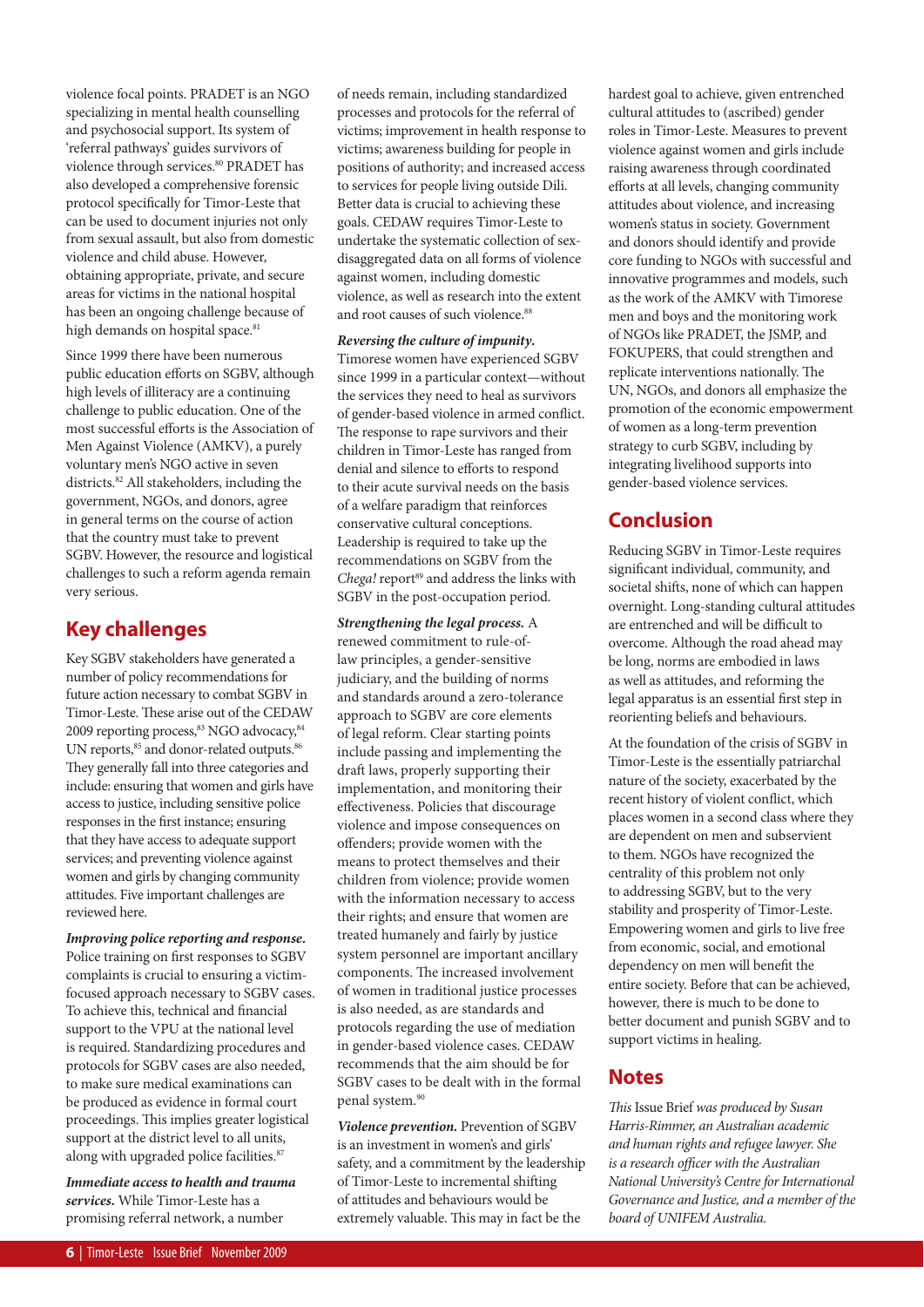- 1 Beijing Declaration and Platform for Action, 2005, para. 112.
- 2 UNGA (1992).
- 3 AusAID ODE (2008).
- 4 UNGA (1993).
- 5 Roynestad (2003).
- 6 Hicks (2004).
- 7 NGO Working Group on CEDAW (2009), p. 69.
- 8 UN Special Rapporteurs (1999).
- 9 See UN Special Rapporteurs (1999); ICIET (2000); Amnesty International (2001); KPP HAM (2000); McDonald et al. (2002); FOKUPERS (2000); Godinho (2001).
- 10 Belo (2001).
- 11 Eaton (1999).
- 12 UN Special Rapporteurs (1999), para. 46.
- 13 CAVR (2005).
- 14 CAVR (2005), p. 109.
- 15 CAVR (2005), p. 109.
- 16 Hynes et al. (2004), p. 294.
- 17 FOKUPERS (2000).
- 18 AFP (2000).
- 19 TKTB (2000).
- 20 Farsetta (2001).
- 21 AFP (2000).
- 22 Winters (1999).
- 23 CAVR (2003).
- 
- 24 CAVR (2003), p. 56.
- 25 Ranked 163 in the world out of 193, according to CIA (2008).
- 26 UNDP (2006), p. 2.
- 27 Sissons (1997).
- 28 Boudre (2004).
- 29 WHO (2001).
- 30 UNDP (2002).
- 31 Carey (2001), pp. 255–65.
- 32 Based on FOKUPERS information and anecdotal data; see Peirera (2001); O'Kane (2001).
- 33 Peirera (2001). The IRC report did not find an increase in violence, suggesting that high levels of violence in the home may have been masked by the occupation.
- 34 RDTL (2008), p. 19. See also TLAVA (2009).
- 35 RDTL (2008), p. 19.
- 36 Annual data will now be available from the UN secretary-general's database on violence against women Timor-Leste country page (UNSG, 2009), but full VPU data from 2000 to 2009 is not publicly available.
- 37 JSMP (2005a; 2005b).
- 38 UNFPA (2005), p. 13.
- 39 TLAVA (2009), p. 1.
- 40 AusAID ODE (2008), p. 197.
- 41 JSMP (2004).
- 42 NGO Working Group on CEDAW (2009), p. 64.
- 43 JSMP (2004; 2005a; 2005b).
- 44 Joshi and Haertsch (2003); Swaine (2003).
- 45 Hynes et al. (2004), p. 294.
- 46 Joshi and Haertsch (2003).
- 47 Swaine (2003), p. 17.
- 48 Swaine (2003), p. 13.
- 49 Joshi and Haertsch (2003); Hynes et al. (2004).
- 50 Murdoch (2006).
- 51 Kearney (2007).
- 52 UNSG (2006), para. 99.
- 53 AFP (2009).
- 54 Alola Foundation (2004).
- 55 Horta (2009).
- 56 Alola Foundation (2004).
- 57 CEDAW (2009), para. 32.
- 58 Timor-Leste has not yet signed the UN Convention Against Transnational Organized Crime.
- 59 CEDAW (2009), para. 32.
- 60 Draft in English available only from the JSMP Web site: <http://www.jsmp.minihub.org>.
- 61 Including rape, sexual assault, incest, and child abuse.
- 62 UNSG (2009).
- 63 Indonesian Penal Code, note sec. 285.
- 64 UNTAET had full discretionary powers over the justice sector at this time.
- 65 UNTAET Regulation 30/2000.
- 66 JSMP (2003), p. 7.
- 67 JSMP (2004), p. 9.
- 68 JSMP (2005a), p. 5.
- 69 JSMP (2001).
- 70 Hohe and Nixon (2003).
- 71 Amnesty International (2001), p. 42.
- 72 Amnesty International (2001), p. 42.
- 73 Joshi and Haertsch (2003).
- 74 Swaine (2003), p. 3.
- 75 Swaine (2003), p. 3.
- 76 Amnesty International (2001), p. 42. Other Timorese feminists think that reforming traditional justice to be human rights compliant is the only practical way forward for women to access justice.
- 77 AusAID ODE (2008), p. 110.
- 78 CEDAW (2009), para. 23.
- 79 AusAID ODE (2008), p. 110. See the Men Engage Network.
- 80 AusAID ODE (2008), p. 110.
- 81 AusAID ODE (2008), p. 111.
- 82 AusAID ODE (2008), p. 111.
- 83 CEDAW (2009).
- 84 NGO Working Group on CEDAW (2009).
- 85 UNFPA (2005).
- 86 AusAID ODE (2008).
- 87 Styles-Power, Hamilton, and Hall (2008).
- 88 Decree-Law No. 5/2004, para. 30.
- 89 CAVR (2005).
- 90 CEDAW (2009), para. 47.

## **Bibliography**

- AFP (Agence France Presse). 2000. 'Scars of Vote Violence Remain Real for Many East Timor Women.' Dili. 19 November.
- ——. 2009. 'East Timor Ends Era of Camps.' Dili. 17 June.
- Alola Foundation. 2004. Trafficking in East Timor: A Look into the Newest Nation's Sex Industry. Dili: Alola Foundation.
- Amnesty International. 2001. East Timor Justice: Past, Present and Future. AI Index ASA 57/001/2001. London: Amnesty International. 27 July.
- AusAID ODE (Office of Development Effectiveness). 2008. 'East Timor Country Supplement.' Violence against Women in Melanesia and East Timor: Building on Regional and Global Promising Approaches. Canberra: AusAID.
- Belo, Bishop Carlos Filipe Ximenes. 2001. 'To Forge a Future, Timor Needs Justice for the Past.' Sydney Morning Herald. 28 August.
- Boudre, Sophie. 2004. 'A Cruel History for East-Timorese Women.' Voices Unabridged, E-Magazine, No. 1. 19 January. <http://www. etan.org/et2004/january/18-24/19acruel.htm>
- Carey, Peter. 2001. 'Challenging Tradition, Changing Society: The Role of Women in East Timor's Transition to Independence.' Lusotopie, pp. 255–67.

CAVR (Commission for Reception, Truth, and Reconciliation). 2003. Women and the Conflict.

Timor-Leste Issue Brief November 2009 | **7**

. 2005a. Analysis of Decisions in Cases Involving Women and Children Victims: June 2004–March

. 2005b. Statistics on Cases of Violence against Women in Timor-Leste. Dili: JSMP. February. Kearney, Christine. 2007. 'What It Feels Like to Have to Run.' Eureka Street, Vol. 17, No. 1. 23

KPP-HAM (Komisi Penyelidik Pelanggaran Hak Asasi Manusia di Timor Timur). 2000. Full Report of the Investigative Commission into

National Public Hearing of the Commission for Reception, Truth and Reconciliation, 28–29

. 2005. 'Chapter 7.7: Sexual Violence.' Chega! Final Report of the Commission for Reception, Truth and Reconciliation. Dili: CAVR. CEDAW (Committee on the Elimination of Discrimination Against Women). 2009. Concluding Observations of the Committee on the Elimination of Discrimination Against Women Timor-Leste. CEDAW/C/TLS/CO/1. Fortyfourth Session. 20 July–7 August. CIA (Central Intelligence Agency). 2008. The World Factbook. 20 March. <http://www.cia.gov/ library/publications/the-world-factbook/> Eaton, Tim. 1999. 'Raping the Future.' Mother Jones

April. Dili: CAVR.

Magazine. 26 August.

et.html>

July.

April.

**January.** 

Appeal.' 27 July.

2005. Dili: JSMP. April.

Farsetta, Diane. 2001. 'East Timorese Refugees in Militia-Controlled Camps.' In M. H. C. Pus (ed.). The Devastating Impact of Small Arms and Light Weapons on the Lives of Women: A Collection of Testimonies. London: WILPF for the International Action Network on Small Arms (IANSA) Women's Caucus. FOKUPERS (Forum Komunikasi Untuk

Perempuan Timor Lorosa'e). 2000. Gender-based Human Rights Abuses during the Pre- and Post-Ballot Violence in East Timor. Dili: FOKUPERS. Godinho, Natércia. 2001. 'UN Security Council "Arria Formula" Meeting on the Implementation of Security Council Resolution 1325.' 30 October. <http://www.peacewomen.org/un/sc/

Hicks, David. 2004. Tetum Ghosts and Kin: Fertility and Gender in East Timor, 2nd edn. Long Grove,

Horta, Loro. 2009. Human Trafficking in Southeast Asia: Timor-Leste as a Staging Point. RSIS Commentary No. 109. Singapore: RSIS. Hynes, M., J. Ward, K. Robertson, and C. Crouse. 2004. 'A Determination of the Prevalence of Gender-based Violence among Conflict-Affected Populations in East Timor.' Disasters,

ICIET (International Commission of Inquiry on East Timor). 2000. Report of the International Commission of Inquiry on East Timor to the Secretary-General. A/54/726 of 31 January. Joshi, Vijaya and Maggie Haertsch. 2003. Prevalence of Gender-Based Violence in East Timor. Dili: International Rescue Committee.

JSMP (Judicial System Monitoring Programme). 2001. 'Judicial System Monitoring Programme Comments to the Sergio Lobo Interlocutory

——. 2003. 'Judicial System Monitoring Programme Background Paper on the Justice Sector.' Paper presented at the Timor-Leste and Development Partners Meeting, Dili, 6 June. ——. 2004. Women in the Formal Justice Sector: Report on the Dili District Court. Dili: JSMP.

Illinois (USA): Waveland Press. Hohe, Tanja and Rod Nixon. 2003. Report on Reconciling Justice, 'Traditional' Law and State Judiciary in East Timor. Washington, DC: US Institute for Peace. January. <http://www.gsdrc.

org/docs/open/DS33.pdf>

Vol. 28, No. 3, pp. 294–321.